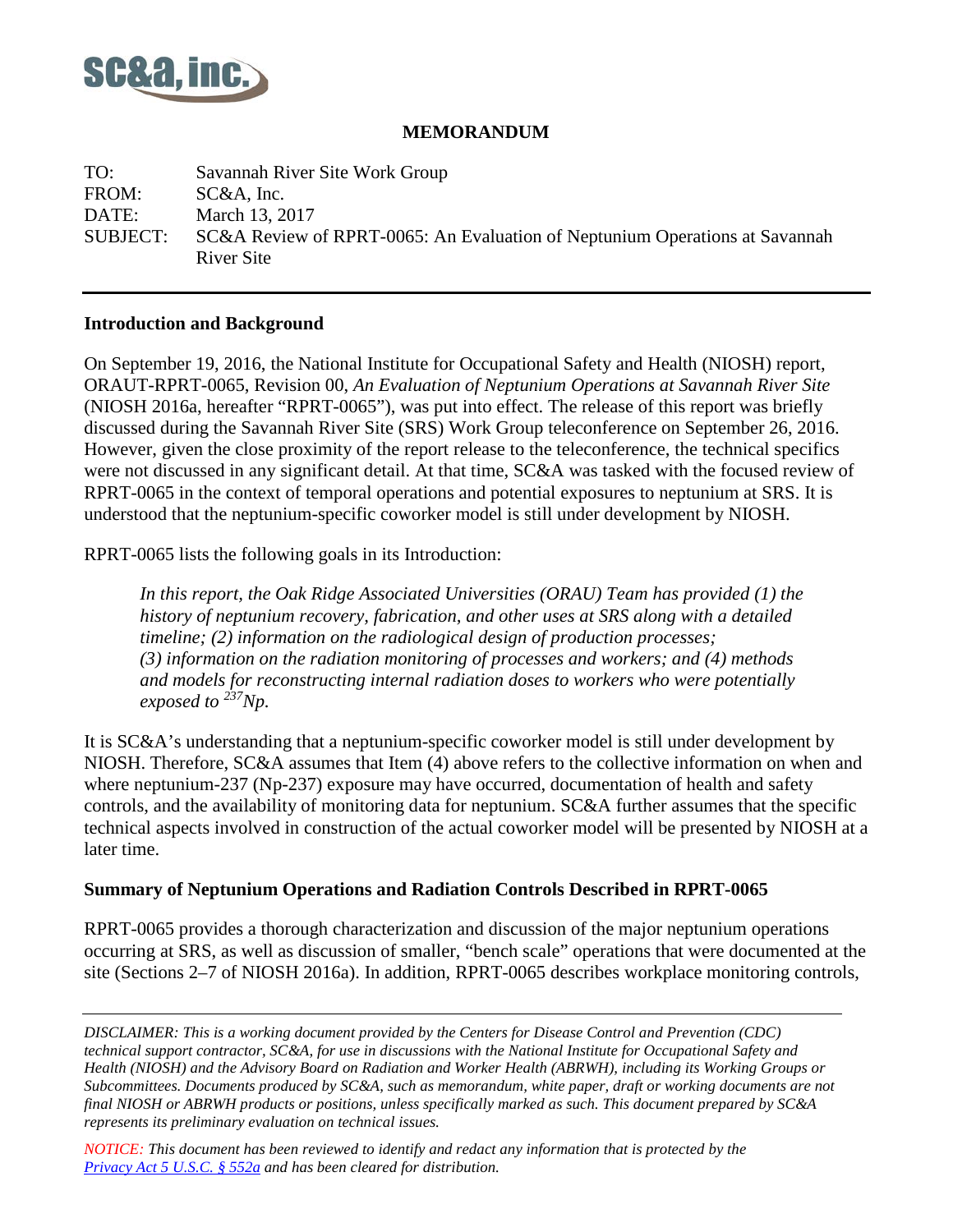bioassay coverage, incident reporting, and other relevant information about exposure potential to neptunium (Section 8 of NIOSH 2016a). The purpose of this section is to provide a broad summary of this information, as contained in NIOSH 2016a, for convenience to the reader.

In general, neptunium operations had the primary goal of creating viable irradiation targets to produce plutonium-238 (Pu-238) for use in radiation thermal generators (RTGs) required by the space program. Pu-238 is produced via the Np-237 (n,γ) Np-238 reaction. The Np-238 produced then decays via beta decay with a half-life of approximately 2 days to the desired product, Pu-238. The resulting target material necessarily contained unirradiated Np-237 along with the Pu-238. It was thus desirable to separate the neptunium from the plutonium, not only to purify the plutonium product, but also to recover the neptunium for further irradiation in subsequent reactor cycles.

A simplified description of the process of producing Pu-238 from Np-237 is as follows. The neptunium targets were first irradiated in the reactors, then transferred to F and H Canyons for separation of the plutonium from the neptunium. Reactor wastes (depleted uranium) containing Np-237 were also recovered in the H Canyon. The resulting neptunium stream was sent to the 221-H Area (HB Lines), where it was converted to an oxide  $(NpO<sub>2</sub>)$ . The oxide then went to Building 235-F (also known as the PuFF facility) to be formed into slugs/billets and then on to Building 321-M, where it was outgassed, extruded, and inspected. At this stage, the recovered neptunium could be sent back to the reactor areas for core assembly and irradiation

Figure 6-2 in Section 6.0 of RPRT-0065 provides a timeline of neptunium operations on a biannual basis; it is reproduced here as Figure 1. While the figure appears to begin in 1961, the text associated with this figure in RPRT-0065 (page 22) indicates that the timeline actually starts in 1960. As indicated in the figure, the major campaigns of Np-237/Pu-238 production and separation occurred from 1960 to 1984 in the following site areas: F and H Canyons, the "old" HB Line, and Buildings 235-F, 321-M, and 305-M. The Pu-238 production campaign resumed in 2003 and ran through 2008 in the H Canyon and "new" HB Line. Neptunium work, and by extension exposure potential, existed in laboratory-type projects in 773-A throughout the plotted period (1960–2010). Additional experimental work occurred in 772-F from 1960 into the early 1990s. Relatively brief activities (by comparison to the primary Pu-238 production activities) occurred in 777-M and the TNX/CMX areas during the mid to late 1960s.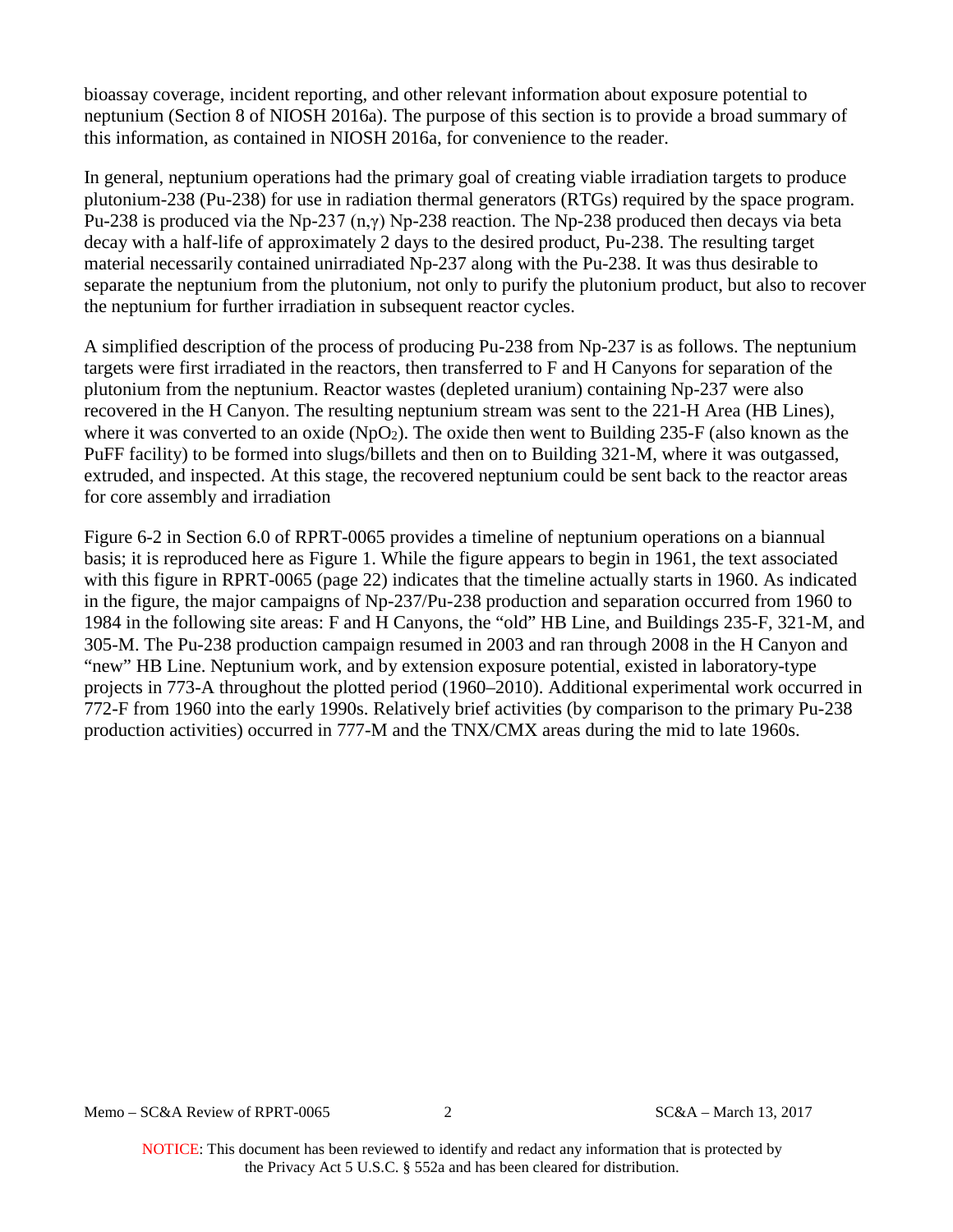## **Figure 1. Timeline of Neptunium Operations on a Biannual Basis Contained in RPRT-0065 (copy of Figure 6-2 of NIOSH 2016a)**

|                                   | 61<br>62 | 63<br>64 | 65<br>66 | 67<br>68 | 69<br>70 | 71<br>72 | 73<br>74 | 75<br>76 | $-1$<br>78 | 79<br>80 | 80<br>84 | 85<br>86 | 87<br>88 | 89<br>90 | 91<br>92 | 93<br>94 | 95<br>96 | 97<br>98 | 99<br>00 | 01<br>02 | 03<br>04 | 05<br>06 | 05<br>06 | 07<br>$08$ | 09<br>10 |
|-----------------------------------|----------|----------|----------|----------|----------|----------|----------|----------|------------|----------|----------|----------|----------|----------|----------|----------|----------|----------|----------|----------|----------|----------|----------|------------|----------|
| F Canyon                          |          |          |          |          |          |          |          |          |            |          |          |          |          |          |          |          |          |          |          |          |          |          |          |            |          |
| H Canyon                          |          |          |          |          |          |          |          |          |            |          |          |          |          |          |          |          |          |          |          |          |          |          |          |            |          |
| HB Line<br>$\left($ old $\right)$ |          |          |          |          |          |          |          |          |            |          |          |          |          |          |          |          |          |          |          |          |          |          |          |            |          |
| HB Line<br>(new)                  |          |          |          |          |          |          |          |          |            |          |          |          |          |          |          |          |          |          |          |          |          |          |          |            |          |
| $772-F$                           |          |          |          |          |          |          |          |          |            |          |          |          |          |          |          |          |          |          |          |          |          |          |          |            |          |
| 235-F                             |          |          |          |          |          |          |          |          |            |          |          |          |          |          |          |          |          |          |          |          |          |          |          |            |          |
| 321-M                             |          |          |          |          |          |          |          |          |            |          |          |          |          |          |          |          |          |          |          |          |          |          |          |            |          |
| $773 - A$                         |          |          |          |          |          |          |          |          |            |          |          |          |          |          |          |          |          |          |          |          |          |          |          |            |          |
| 777-M                             |          |          |          |          |          |          |          |          |            |          |          |          |          |          |          |          |          |          |          |          |          |          |          |            |          |
| 305-M                             |          |          |          |          |          |          |          |          |            |          |          |          |          |          |          |          |          |          |          |          |          |          |          |            |          |
| <b>TNX/CMX</b>                    |          |          |          |          |          |          |          |          |            |          |          |          |          |          |          |          |          |          |          |          |          |          |          |            |          |
| <b>Tank Farms</b>                 |          |          |          |          |          |          |          |          |            |          |          |          |          |          |          |          |          |          |          |          |          |          |          |            |          |

Furthermore, RPRT-0065 compares derived neptunium intake estimates based on a few different methods from the early 1960s through 2000. Figure 8-15 in Section 8.3 of RPRT-0065 summarizes these intake estimates; it is reproduced below as Figure 2. As seen in the figure, the limiting intake estimates are based on a previous coworker study that used a combination of urinalysis and whole body count data (black lines with square data points). Also shown are intake estimates that were calculated using available plutonium bioassay and an Np/Pu ratio. However, these intakes are smaller in magnitude than the coworker approach for both solubility types considered (Type S and Type M).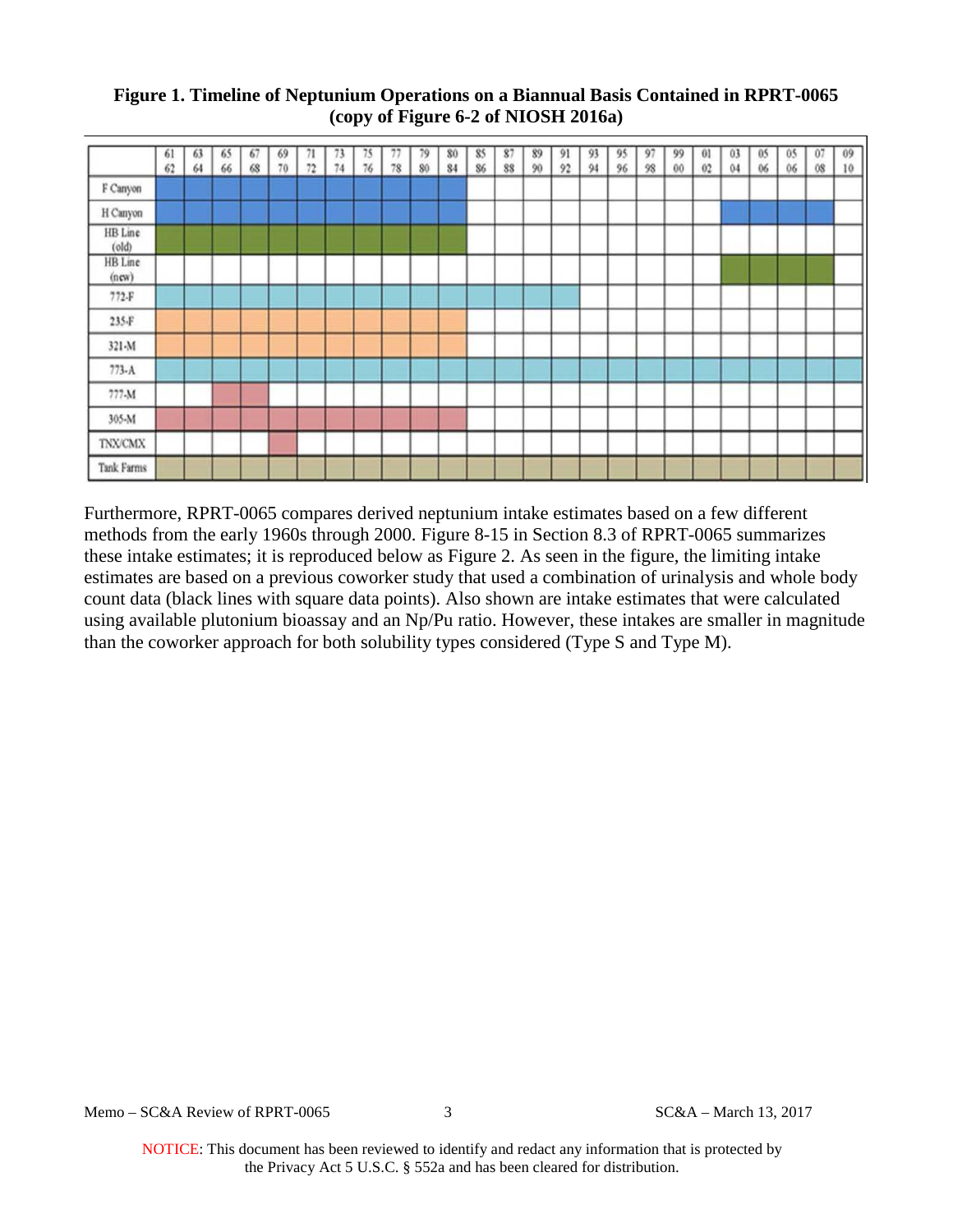## **Figure 2. Derived Neptunium Intake Rates Using a Combination of Urinalysis, Whole Body Count Data, and Neutron/Photon Ratios for Various Periods 1960 through 2000 (copy of Figure 8-15 of NIOSH 2016a)**



Section 9.0 of RPRT-0065 concludes the following about the feasibility of dose reconstruction for neptunium exposures:

*SRS has routinely monitored neptunium workers for radiation exposure. Potential intakes and internal doses of 237Np to neptunium workers, those that would have been exposed to neptunium in F- and H-Canyons, HB Line, 235-F, 321-M, 772-F, 773-A, and ancillary locations, can be reconstructed using actual worker data and coworker intakes when monitoring data is missing. Final sets of stratified coworker intakes will be derived using neptunium urinalysis through 1969 and 1990 through 1995, and WBC* [whole body count] *data through 1989 using TWOPOS* [time-weighted one-person, one-sample] *calculation methods (*[NIOSH] *2014; Neton 2015). ORAUT-OTIB-0081,* Internal Coworker Dosimetry Data for the Savannah River Site *(*[NIOSH 2013]*), will be revised once the final stratified coworker models are generated.* [page 42]

#### **Discussion**

It is clear that a significant and thorough effort was used to review available historical documentation to establish both the operational characteristics of neptunium operations at SRS and the development and implementation of radiological controls to limit the internal exposure potential to relevant workers.

Memo – SC&A Review of RPRT-0065 4 SC&A – March 13, 2017

NOTICE: This document has been reviewed to identify and redact any information that is protected by the Privacy Act 5 U.S.C. § 552a and has been cleared for distribution.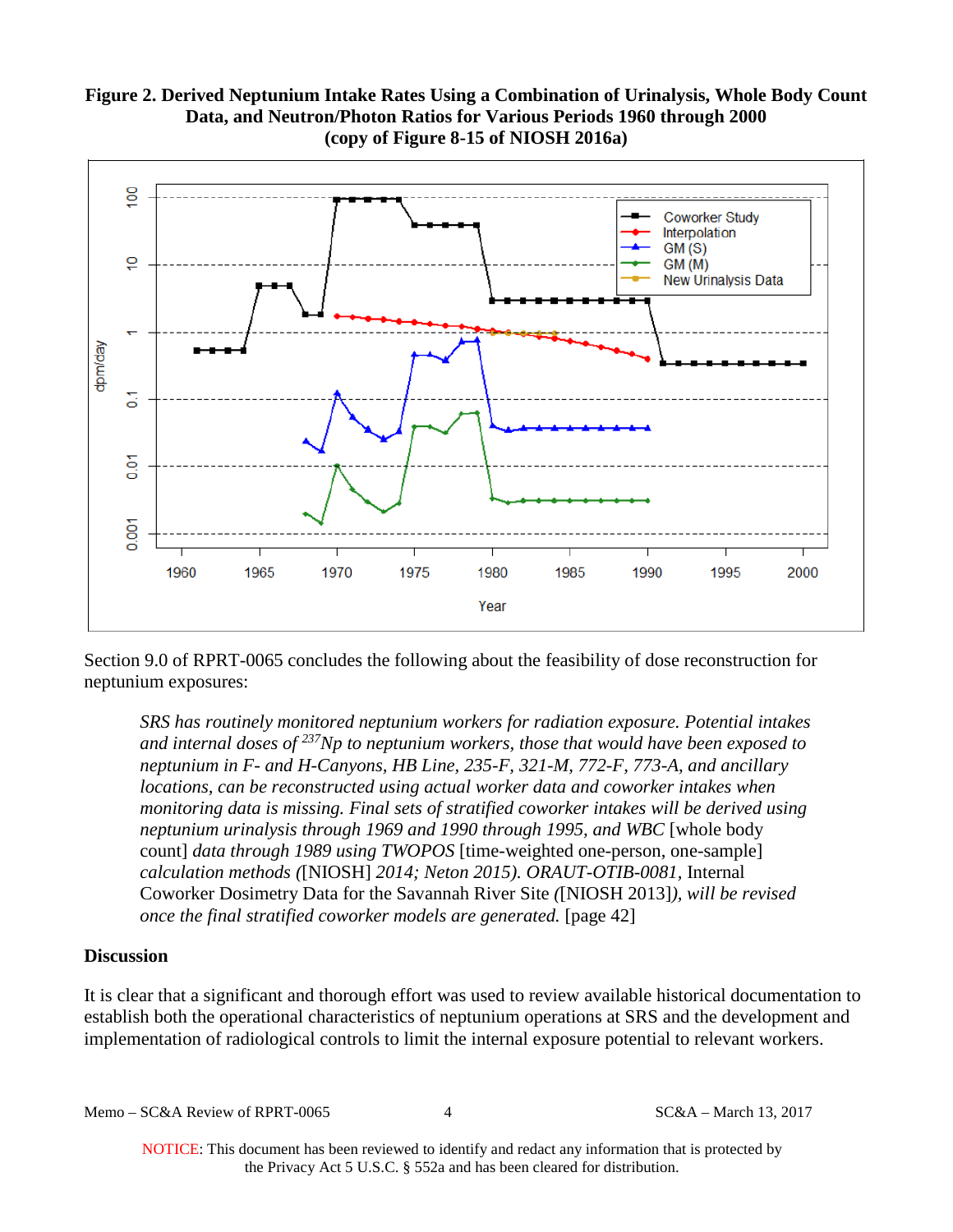Section 9.0 of RPRT-0065 (quoted above) concludes that dose reconstruction is feasible using a combination of whole body count data and available urinalysis, depending on the timeframe.

What is not entirely clear to SC&A are the actual dates that neptunium intakes are intended to be applied to unmonitored workers who were potentially exposed to neptunium at SRS. Based on the concluding statements, it appears that intakes will be applied "*through 1969*" using available neptunium urinalysis data; however, the actual start date for the assignment of intakes is not provided. Based on the timeline of neptunium operations in Section 6.0 of RPRT-0065 (copied as Figure 1 above), one could infer that unmonitored intakes of neptunium would be applied starting in the 1960–1961 timeframe. This inference is reinforced by Figure 8-15 of RPRT-0065 (copied as Figure 2 above), which displays potential coworker intakes beginning in the early 1960s. The "coworker intakes" shown in Figure 2 appear to be derived from ORAUT-OTIB-0081 (NIOSH 2013), which lists the start date as 1961. Therefore, it appears that coworker doses are intended to be applied beginning sometime in the 1960– 1961 period.

As noted in RPRT-0065, smaller scale activities occurred at SRS involving Np-237 before the 1960s. Section 5.0 of RPRT-0065 states the following:

*From the start of operations through 2007, SRS has performed laboratory analysis, experiments and tests, fuel prototype fabrication, and test irradiations using 237Np. These activities were conducted in several buildings including 773-A, 777-M, 305-M, CMX, TNX, and 772-F. Several of these operations were performed routinely throughout the course of reactor operation; others were research and development (R&D) tasks.*  [page 19]

One example of laboratory activities occurring prior to 1960 was cited in RPRT-0065, which describes a procedure (Hyde 1955) that involved the mixing and drying of approximately 20 mg of Np-237 in June 1955. According to Hyde 1955, the material appeared to be originally in a dried crystal form, which was then added to solution and dried in an oven. The procedure indicated the following health and safety requirements:

*All Operations except the firing will be done in a hood set aside for the purpose. The floor between hood and furnace will be covered with paper. A lab coat and shoe covers will be worn during the operation.* [Hyde 1955, page 2]

Handwritten notes on the procedure indicate that the operation should occur in a glovebox (as opposed to a hood) and that, during the firing process, the laboratory technician should watch for flaking and monitor the removal of the material. It is not clear if these additional precautions were undertaken, but it is clear there was some concern about the spread of contamination during the process. It is not clear at this time what the purpose of this Np-237 procedure was nor to what extent similar activities happened before or after the creation of this procedure.

In addition to the research and laboratory activities occurring before 1960, early activities also included pilot scale operations for neptunium irradiation and recovery processes, which are discussed in Sections 2.0 and 2.1 of RPRT-0065. The pilot scale operations are further described in detail in an SRS report, *A Facility for the Production of Pu<sup>238</sup>* (Coogler et al. [n.d.]). This document describes what is referred to as the "Interim Processing Facility," which was located in the High Level Caves wing of the

Memo – SC&A Review of RPRT-0065 5 SC&A – March 13, 2017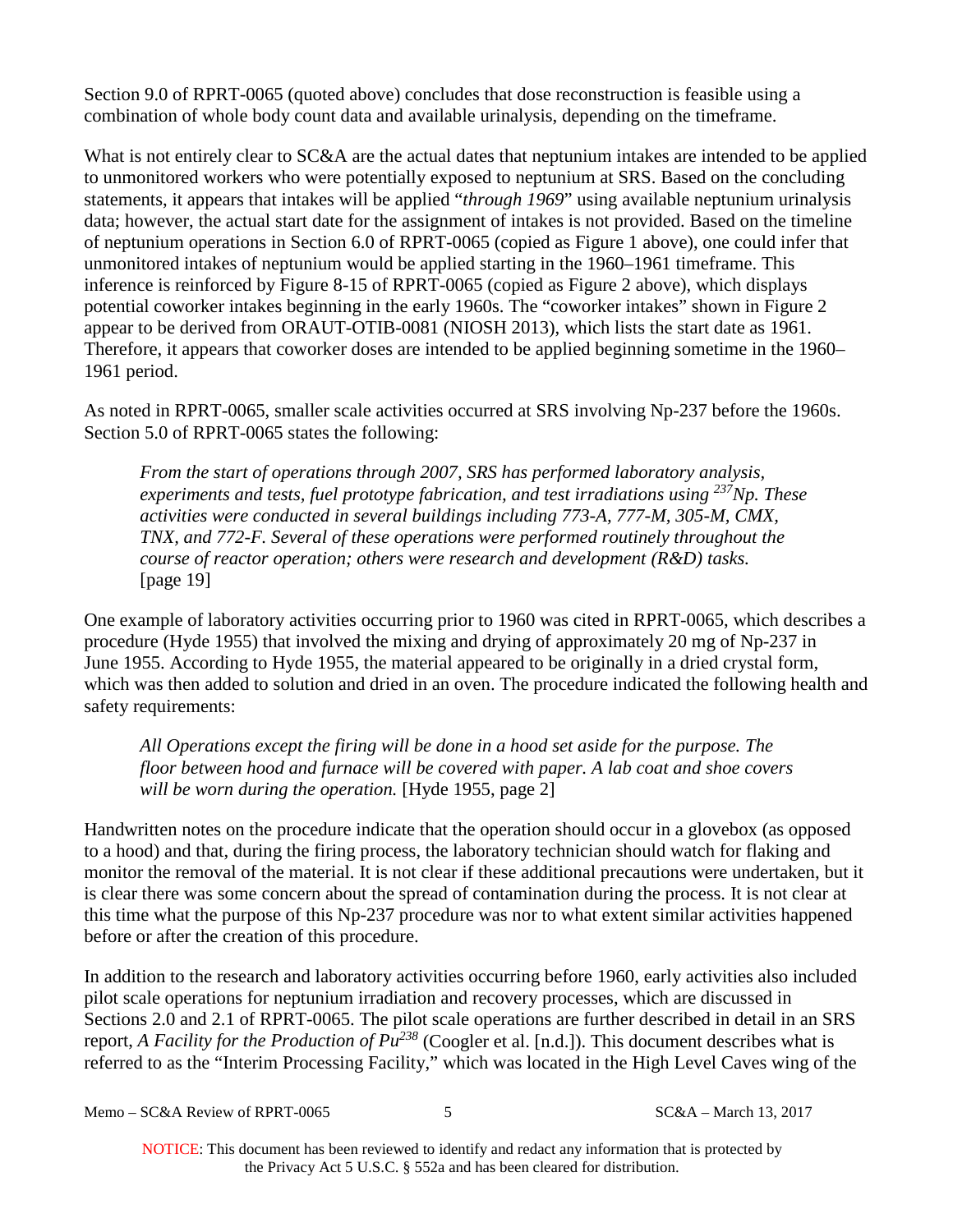Laboratory Facility. The facility was put into full operation on May 9, 1959, and was shut down on October 25, 1960. Coogler et al. made the following statements about the radiation safety program of the facility:

*The radiation control philosophy during this program was that work be completed with no biological assimilation of radioactive material and a minimal amount of external exposure. The radioactivity concentration guide for air was used as 2 x 10-12 μc Pu238/cc. The operational use of this figure was to require respiratory protection if it was anticipated that the air activity would exceed this value during any of the exposure time.*  [page 15]

*Bio-assay samples were required when personnel were exposed to air concentrations above 100 x RCG* [radioactivity concentration guide] *with only an assault mask for respiratory protection or when gross personal contamination was detected….* 

*Early experience with the facility indicated that assault masks would be the minimum requirement during any potential break of containment, such as removing bagged samples, transporting supplies into the cell, removing casks, removing product containers, and decontaminating product containers. During cell entries and some process incidents, momentary air activity as high as 3000 x RCG (6 x 10-8 μc Pu238/cc) was recorded. Proper attention to protective measures prevented any detectable biological uptake of this alpha activity….* 

*A benefit derived from the operation of this facility was the training in contamination control techniques. Prior to the program, filter changes with filters contaminated to approximately 20 Rad/hr at 4 inches caused air activity and loose contamination problems. After the experience gained with the high-specific-activity alpha work, filters with contamination levels in excess of 200 Rad/hr at 4 inches have been changed with no air activity or loose contamination.* [emphasis added] [pages 15–16]

It is apparent based on these descriptions that the health and safety department was cognizant of the need for radiation protection measures, including bioassay and respiratory protection. However, it is also apparent that the procedures used to limit exposure potential evolved over the course of the pilot project and that air contamination was encountered during any activities that required "*break of containment*" of the cells. It is unknown if bioassay samples or other air samples have been captured that further characterize this operation or if such captured data are sufficient to assign neptunium exposures to workers in involved in the Interim Processing Facility.

*Finding 1: It is not clear what the start date for the assignment of unmonitored neptunium intakes at SRS is intended to be. Current documentation suggests that the intended start date for coworker assignment is in the 1960–1961 timeframe. SC&A notes that pilot scale activities for Np/Pu separation began in May 1959, and that neptunium appears to have been handled on laboratory-scale experiments as early as 1955. SC&A acknowledges that the feasibility of assigning coworker intakes may be limited by the availability of sufficient data and not by actual site activities.* 

RPRT-0065 also gives conflicting information about the end date of assumed neptunium activities and, thus, assignment of potentially unmonitored internal exposures. For example, Figure 6-2 of RPRT-0065

Memo – SC&A Review of RPRT-0065 6 6 SC&A – March 13, 2017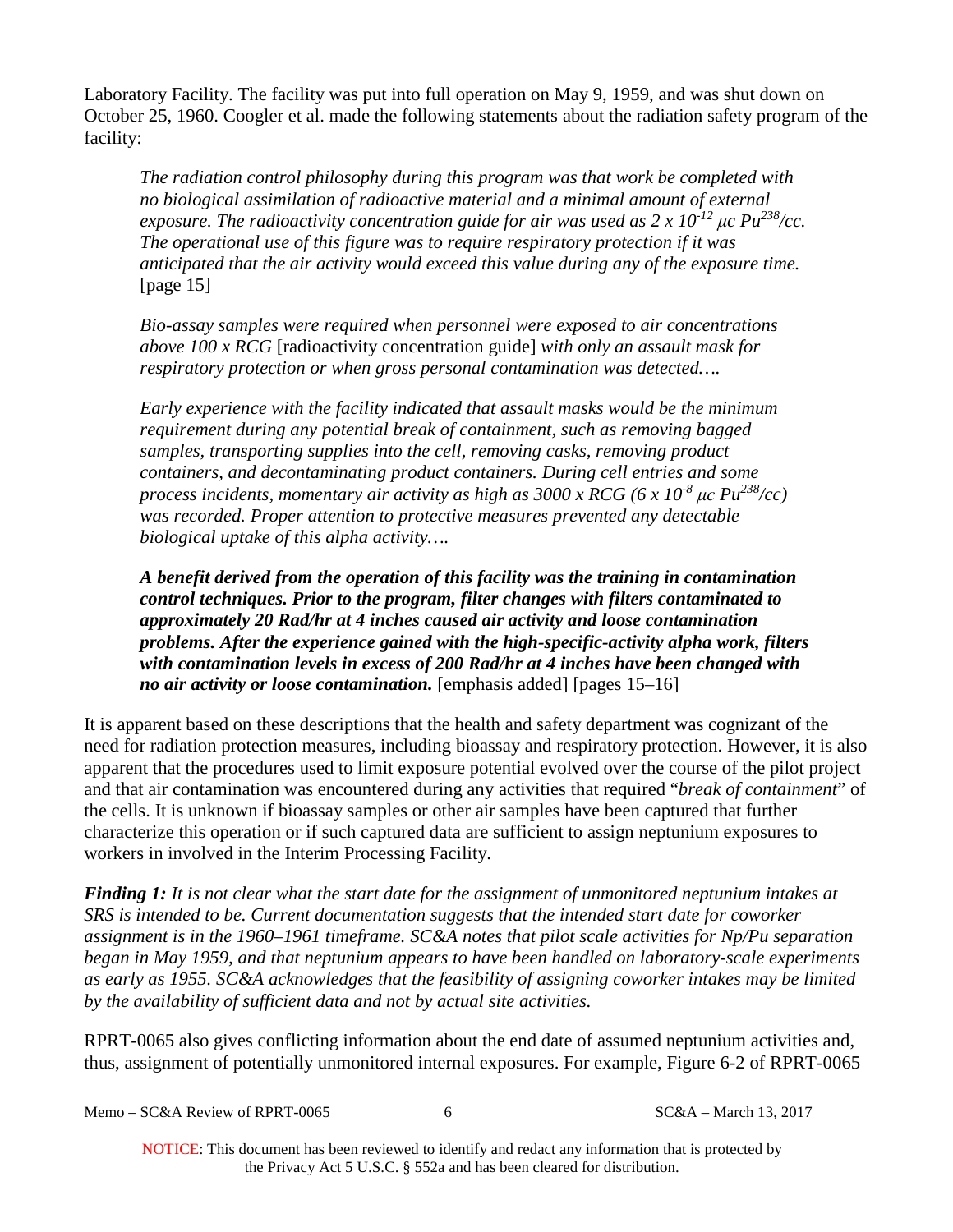(copied as Figure 1 above) indicates that laboratory neptunium activities extended through 2010 and production activities occurred as late as 2008. Figure 8-15 of RPRT-0065 indicates that coworker intakes were calculated up until 2000. However, Section 9.0 of RPRT-0065 states that neptunium intakes will be derived using urinalysis data through 1995. It is possible that NIOSH intends to extrapolate this urinalysis data to later dates, but this has not been clearly established

*Finding 2: While* RPRT-0065 *provides a thorough discussion of neptunium activities at SRS, it does not clearly establish the ending date for when potentially unmonitored intakes will be assigned. The timeline of activities provided in the report indicates exposure potential to some workers through 2010. However, a comparison of derived coworker intakes ends in 2000, while the concluding section appears to indicate that urinalysis data will be used to derive coworker intakes only through 1995.* 

Finally, it should be noted that although RPRT-0065 lists the facilities in which neptunium exposure potential existed, it does not address what specific subgroup of workers would be assigned unmonitored neptunium intakes. This issue is addressed in a separate NIOSH report, ORAUT-RPRT-0077, Revision 00, *Evaluation of Health Physics Area and Health Physics Department Codes to Identify Neptunium Workers at the Savannah River Site* (NIOSH 2016b), which was released after RPRT-0065. SC&A's review of the proposed implementation of derived coworker intakes described in ORAUT-RPRT-0077 is documented in a forthcoming SC&A report (SC&A 2017).

# **References**

Coogler et al. [n.d.]. A.L. Coogler, R.C. Craft, and R.N. Tetzlaff, *A Facility for the Production of Pu238*, E.I. du Pont de Nemours & Co., Savannah River Laboratory, Aikan, South Carolina. Undated. [SRDB Ref. ID 113754]

Hyde 1955. J.L. Hyde, *Procedure for Use of 20 Mg of Neptunium-237 in Building 777-M*, E.I. du Pont de Nemours and Company, Savannah River Plant, Aiken, South Carolina. June 24, 1955. [SRDB Ref. ID 114632]

Neton 2015. J.W. Neton, *Draft Criteria for the Evaluation and Use of Coworker Datasets*, Revision 4, National Institute for Occupational Safety and Health, Division of Compensation Analysis and Support, Cincinnati, Ohio. February 26, 2015. [SRDB Ref. ID 154214]

NIOSH 2013. *Internal Coworker Dosimetry Data for the Savannah River Site*, ORAUT-OTIB-0081, Revision 02, National Institute for Occupational Safety and Health, Cincinnati, Ohio. December 16, 2013. [SRDB Ref. ID 129297]

NIOSH 2014. *Analysis of Stratified Coworker Datasets*, ORAUT-RPRT-0053, Revision 02, National Institute for Occupational Safety and Health, Cincinnati, Ohio. October 8, 2014.

NIOSH 2016a. *An Evaluation of Neptunium Operations at Savannah River Site*, ORAUT-RPRT-0065, Revision 00, National Institute for Occupational Safety and Health, Cincinnati, Ohio. September 19, 2016. [SRDB Ref. ID 160054]